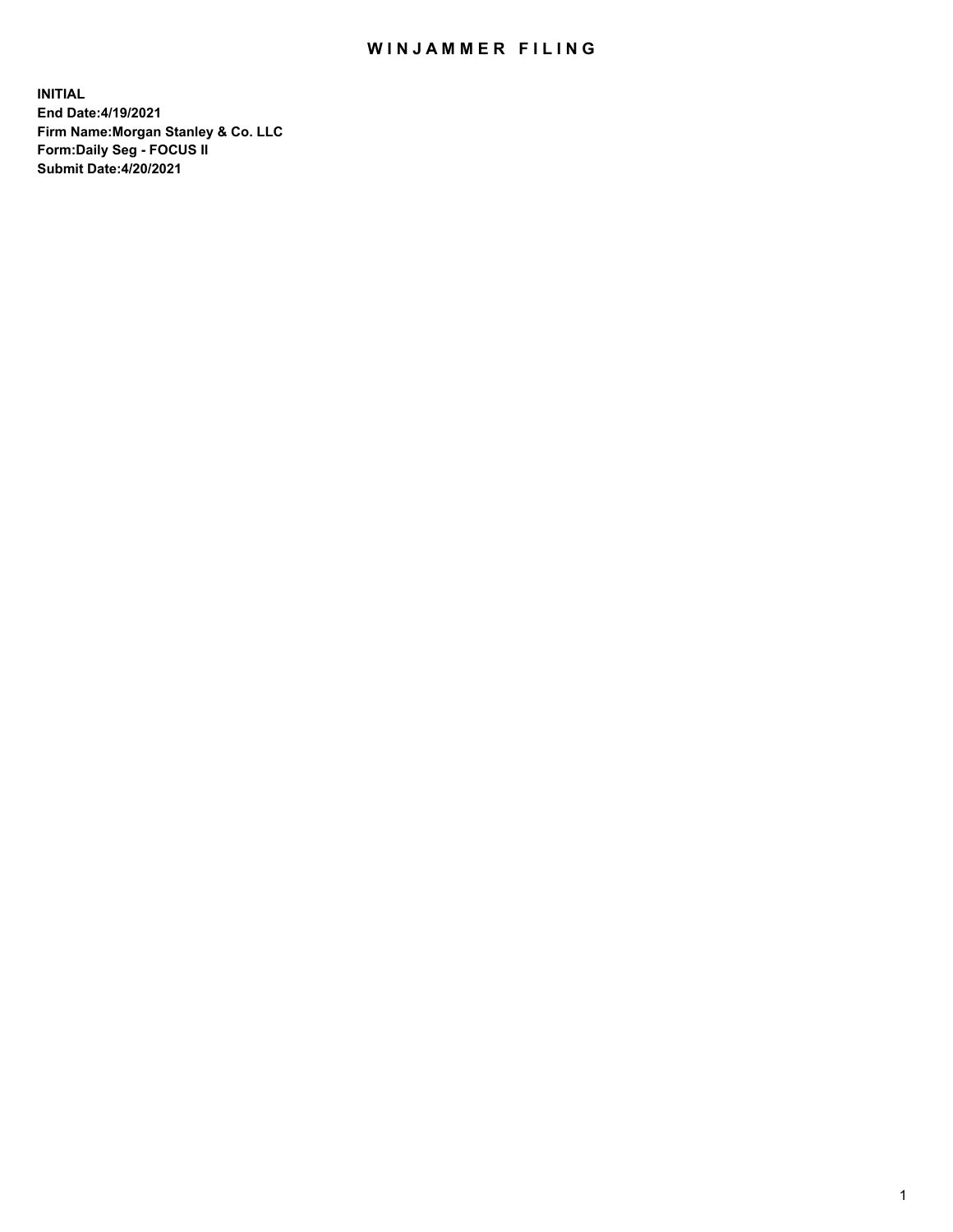**INITIAL End Date:4/19/2021 Firm Name:Morgan Stanley & Co. LLC Form:Daily Seg - FOCUS II Submit Date:4/20/2021 Daily Segregation - Cover Page**

| Name of Company                                                                                                                                                                                                                                                                                                                | <b>Morgan Stanley &amp; Co. LLC</b>                    |
|--------------------------------------------------------------------------------------------------------------------------------------------------------------------------------------------------------------------------------------------------------------------------------------------------------------------------------|--------------------------------------------------------|
| <b>Contact Name</b>                                                                                                                                                                                                                                                                                                            | <b>Ikram Shah</b>                                      |
| <b>Contact Phone Number</b>                                                                                                                                                                                                                                                                                                    | 212-276-0963                                           |
| <b>Contact Email Address</b>                                                                                                                                                                                                                                                                                                   | Ikram.shah@morganstanley.com                           |
| FCM's Customer Segregated Funds Residual Interest Target (choose one):<br>a. Minimum dollar amount: : or<br>b. Minimum percentage of customer segregated funds required:%; or<br>c. Dollar amount range between: and; or<br>d. Percentage range of customer segregated funds required between:% and%.                          | 235,000,000<br><u>0</u><br><u>00</u><br><u>00</u>      |
| FCM's Customer Secured Amount Funds Residual Interest Target (choose one):<br>a. Minimum dollar amount: ; or<br>b. Minimum percentage of customer secured funds required:%; or<br>c. Dollar amount range between: and; or<br>d. Percentage range of customer secured funds required between:% and%.                            | 140,000,000<br><u>0</u><br><u>00</u><br>0 <sub>0</sub> |
| FCM's Cleared Swaps Customer Collateral Residual Interest Target (choose one):<br>a. Minimum dollar amount: ; or<br>b. Minimum percentage of cleared swaps customer collateral required:% ; or<br>c. Dollar amount range between: and; or<br>d. Percentage range of cleared swaps customer collateral required between:% and%. | 92,000,000<br><u>0</u><br><u>00</u><br>00              |

Attach supporting documents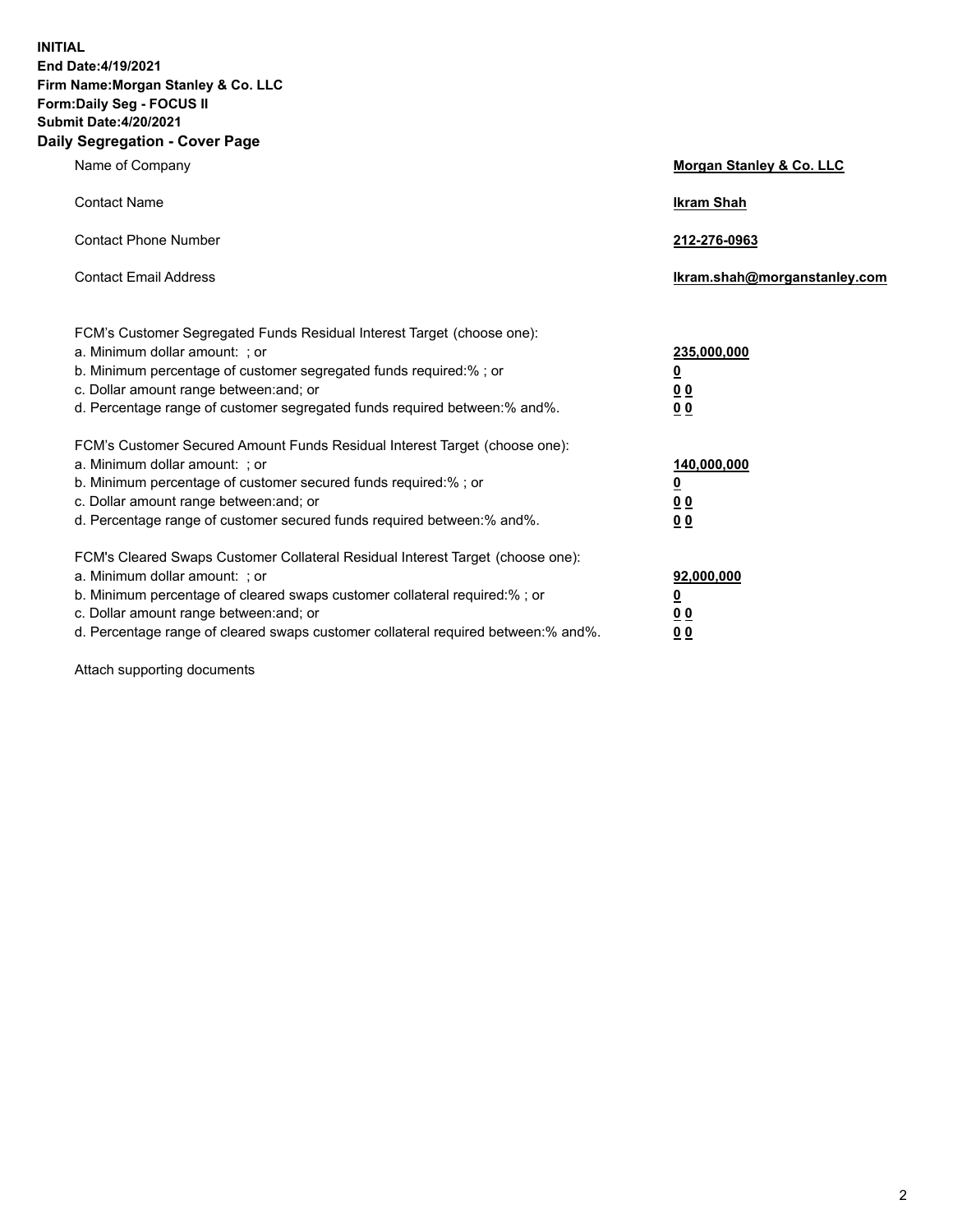## **INITIAL End Date:4/19/2021 Firm Name:Morgan Stanley & Co. LLC Form:Daily Seg - FOCUS II Submit Date:4/20/2021**

**Daily Segregation - Secured Amounts** Foreign Futures and Foreign Options Secured Amounts Amount required to be set aside pursuant to law, rule or regulation of a foreign government or a rule of a self-regulatory organization authorized thereunder 1. Net ledger balance - Foreign Futures and Foreign Option Trading - All Customers A. Cash **4,662,010,220** [7315] B. Securities (at market) **2,246,223,898** [7317] 2. Net unrealized profit (loss) in open futures contracts traded on a foreign board of trade **903,380,408** [7325] 3. Exchange traded options a. Market value of open option contracts purchased on a foreign board of trade **22,057,125** [7335] b. Market value of open contracts granted (sold) on a foreign board of trade **-18,235,998** [7337] 4. Net equity (deficit) (add lines 1. 2. and 3.) **7,815,435,653** [7345] 5. Account liquidating to a deficit and account with a debit balances - gross amount **26,455,355** [7351] Less: amount offset by customer owned securities **-25,258,820** [7352] **1,196,535** 6. Amount required to be set aside as the secured amount - Net Liquidating Equity Method (add lines 4 and 5) 7. Greater of amount required to be set aside pursuant to foreign jurisdiction (above) or line 6. FUNDS DEPOSITED IN SEPARATE REGULATION 30.7 ACCOUNTS 1. Cash in banks A. Banks located in the United States **643,526,798** [7500] B. Other banks qualified under Regulation 30.7 **810,330,762** [7520] **1,453,857,560** 2. Securities A. In safekeeping with banks located in the United States **545,131,715** [7540] B. In safekeeping with other banks qualified under Regulation 30.7 **24,093,473** [7560] **569,225,188** 3. Equities with registered futures commission merchants A. Cash **21,470,464** [7580] B. Securities **0** [7590] C. Unrealized gain (loss) on open futures contracts **-3,027,523** [7600] D. Value of long option contracts **0** [7610] E. Value of short option contracts **0** [7615] **18,442,941** [7620]

4. Amounts held by clearing organizations of foreign boards of trade

A. Cash **0** [7640]

- B. Securities **0** [7650]
- C. Amount due to (from) clearing organization daily variation **0** [7660]
- D. Value of long option contracts **0** [7670]
- E. Value of short option contracts **0** [7675] **0** [7680]
- 5. Amounts held by members of foreign boards of trade
	-
	-
	- C. Unrealized gain (loss) on open futures contracts **906,407,931** [7720]
	- D. Value of long option contracts **22,057,125** [7730]
	-
- 6. Amounts with other depositories designated by a foreign board of trade **0** [7760]
- 7. Segregated funds on hand **0** [7765]
- 8. Total funds in separate section 30.7 accounts **8,032,115,709** [7770]
- 9. Excess (deficiency) Set Aside for Secured Amount (subtract line 7 Secured Statement Page 1 from Line 8)
- 10. Management Target Amount for Excess funds in separate section 30.7 accounts **140,000,000** [7780]
- 11. Excess (deficiency) funds in separate 30.7 accounts over (under) Management Target **75,483,521** [7785]

**0** [7305]

[7354] **7,816,632,188** [7355]

**7,816,632,188** [7360]

[7530]

[7570]

 A. Cash **3,403,362,252** [7700] B. Securities **1,676,998,710** [7710] E. Value of short option contracts **-18,235,998** [7735] **5,990,590,020** [7740] **215,483,521** [7380]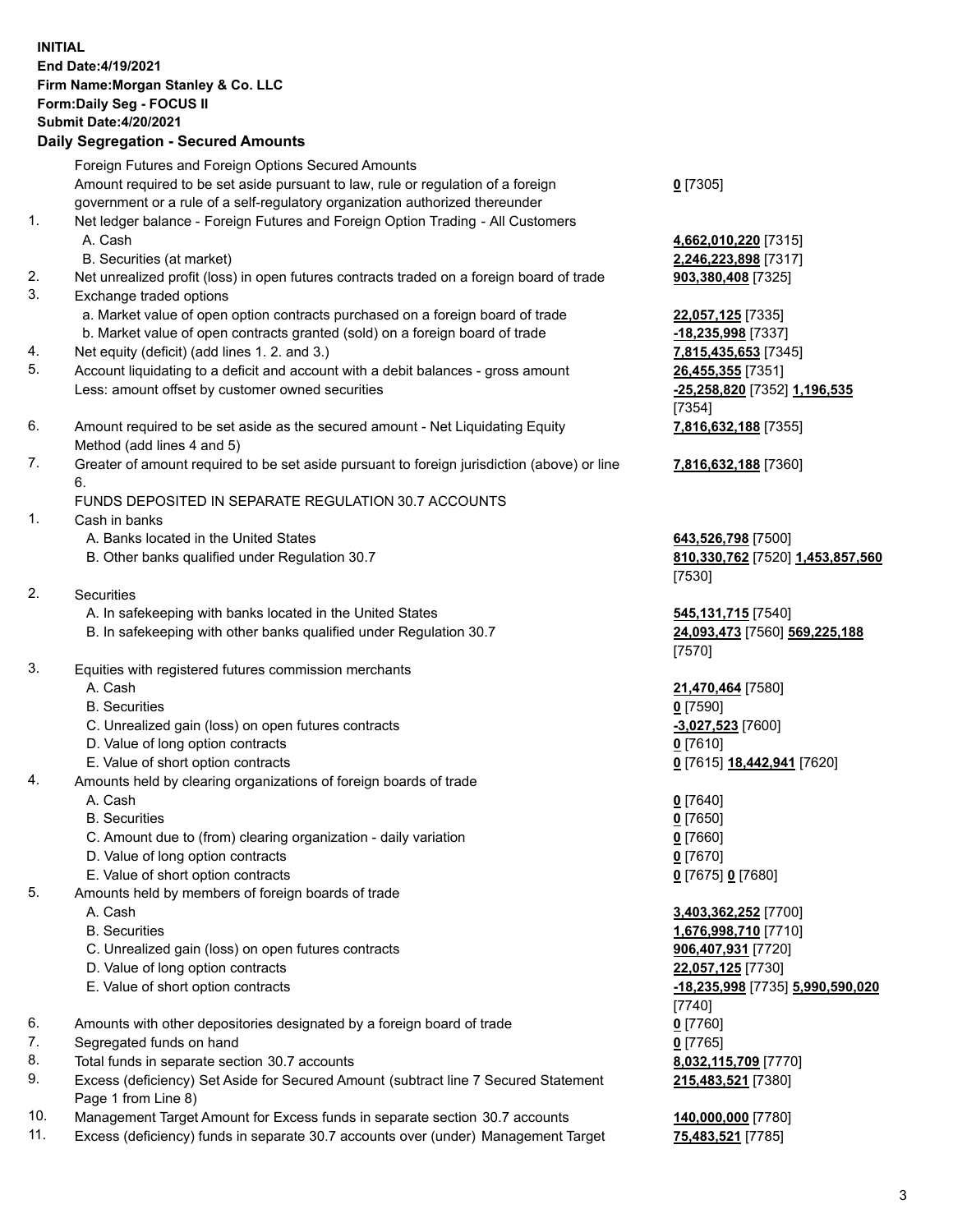**INITIAL End Date:4/19/2021 Firm Name:Morgan Stanley & Co. LLC Form:Daily Seg - FOCUS II Submit Date:4/20/2021 Daily Segregation - Segregation Statement** SEGREGATION REQUIREMENTS(Section 4d(2) of the CEAct) 1. Net ledger balance A. Cash **13,947,246,772** [7010] B. Securities (at market) **7,979,396,314** [7020] 2. Net unrealized profit (loss) in open futures contracts traded on a contract market **2,919,422,817** [7030] 3. Exchange traded options A. Add market value of open option contracts purchased on a contract market **758,729,383** [7032] B. Deduct market value of open option contracts granted (sold) on a contract market **-336,398,830** [7033] 4. Net equity (deficit) (add lines 1, 2 and 3) **25,268,396,456** [7040] 5. Accounts liquidating to a deficit and accounts with debit balances - gross amount **332,383,611** [7045] Less: amount offset by customer securities **-328,797,779** [7047] **3,585,832** [7050] 6. Amount required to be segregated (add lines 4 and 5) **25,271,982,288** [7060] FUNDS IN SEGREGATED ACCOUNTS 7. Deposited in segregated funds bank accounts A. Cash **3,602,715,728** [7070] B. Securities representing investments of customers' funds (at market) **0** [7080] C. Securities held for particular customers or option customers in lieu of cash (at market) **1,677,386,501** [7090] 8. Margins on deposit with derivatives clearing organizations of contract markets A. Cash **13,704,426,336** [7100] B. Securities representing investments of customers' funds (at market) **0** [7110] C. Securities held for particular customers or option customers in lieu of cash (at market) **6,302,009,813** [7120] 9. Net settlement from (to) derivatives clearing organizations of contract markets **-59,218,388** [7130] 10. Exchange traded options A. Value of open long option contracts **758,729,383** [7132] B. Value of open short option contracts **-336,398,830** [7133] 11. Net equities with other FCMs A. Net liquidating equity **9,412,399** [7140] B. Securities representing investments of customers' funds (at market) **0** [7160] C. Securities held for particular customers or option customers in lieu of cash (at market) **0** [7170] 12. Segregated funds on hand **0** [7150] 13. Total amount in segregation (add lines 7 through 12) **25,659,062,942** [7180] 14. Excess (deficiency) funds in segregation (subtract line 6 from line 13) **387,080,654** [7190] 15. Management Target Amount for Excess funds in segregation **235,000,000** [7194]

16. Excess (deficiency) funds in segregation over (under) Management Target Amount Excess

**152,080,654** [7198]